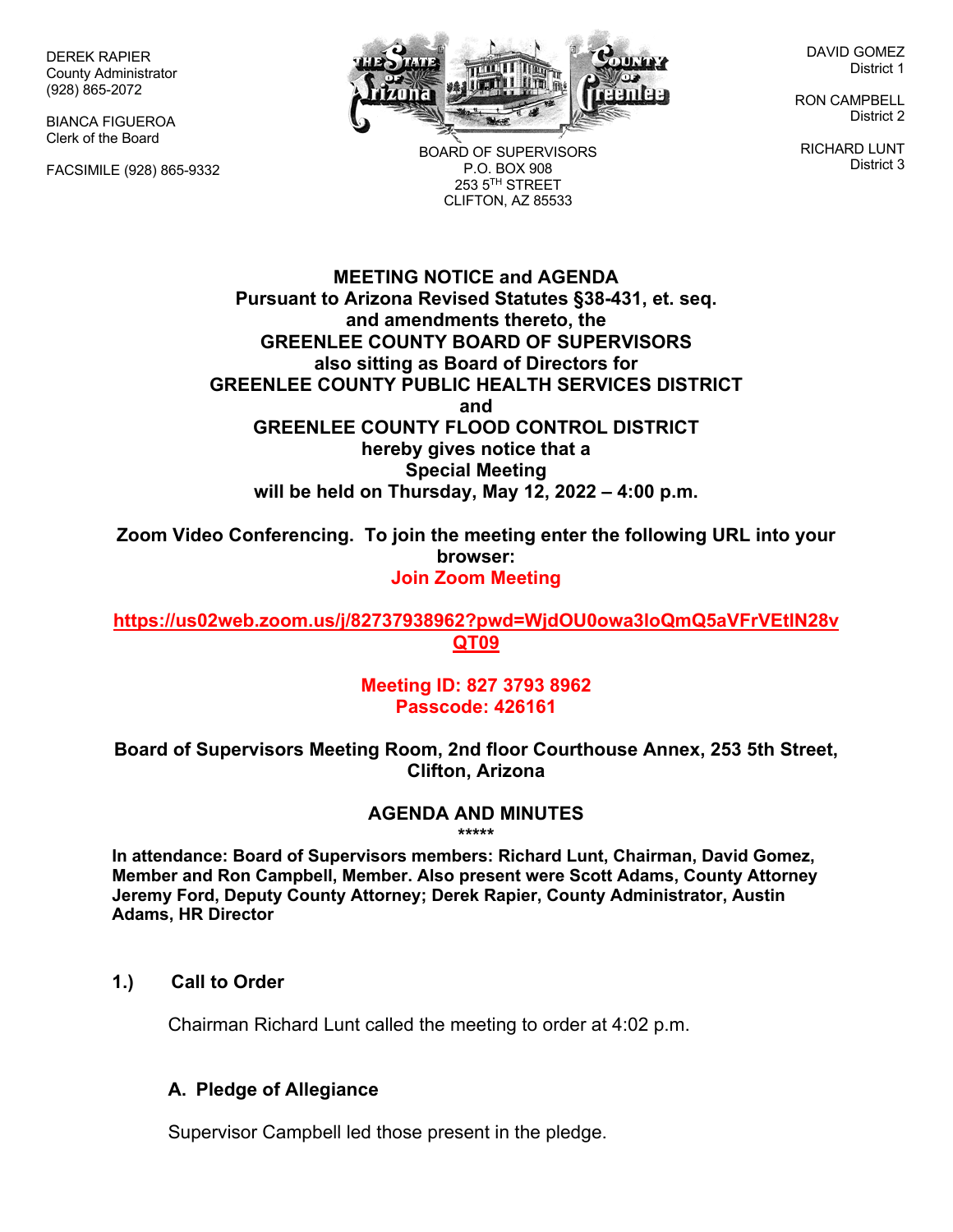# **2.) Derek Rapier, County Administrator A. Work Session - Review of submitted ARPA proposals with a focus on Economic Development - Housing.**

Mr. Rapier stated the work session will focus on housing and Economic Development.

Erica Gonzales discussed several nonprofit organizations. Discussed low income housing opportunities, affordable housing and development and possible risks. The board approved \$250,000 to purchase 102 acres of land at the last meeting.

Lengthy discussion between board members regarding plans, concerns, funding and opportunities for the development of the land.

Reed Larson County Engineer, discussed land development and the process. Recommends to purchase Geotechnical report for property, discussed sub dividing properties. Mr. Larson gave his opinion and expertise on the lands characteristic and explained the property is ready and right for development.

Mr. Ford discussed several legal aspects and gave legal advice. Mr. Ford explained all professional services that would be needed for the project and also gave his recommendations, housing authority was also discussed.

# **3.) Derek Rapier, Count Administrator**

# **A. Discussion/Action to consider approval ARPA projects, focusing on Economic Development - Housing.**

The board gave direction to proceed with putting a package together with restrictions and presenting at the first meeting in July**.** 

Upon motion by Supervisor Gomez, seconded by Supervisor Campbell, and carried unanimously, the Board approved to allocate \$510,000.00 to Economic Development Housing. Chairman Lunt vote against.

# **4.) Adjournment**

There being no further business to come before the Board of Supervisors, the meeting was adjourned at 6:17 p.m.

APPROVED: /s/ Richard Lunt, Chairman